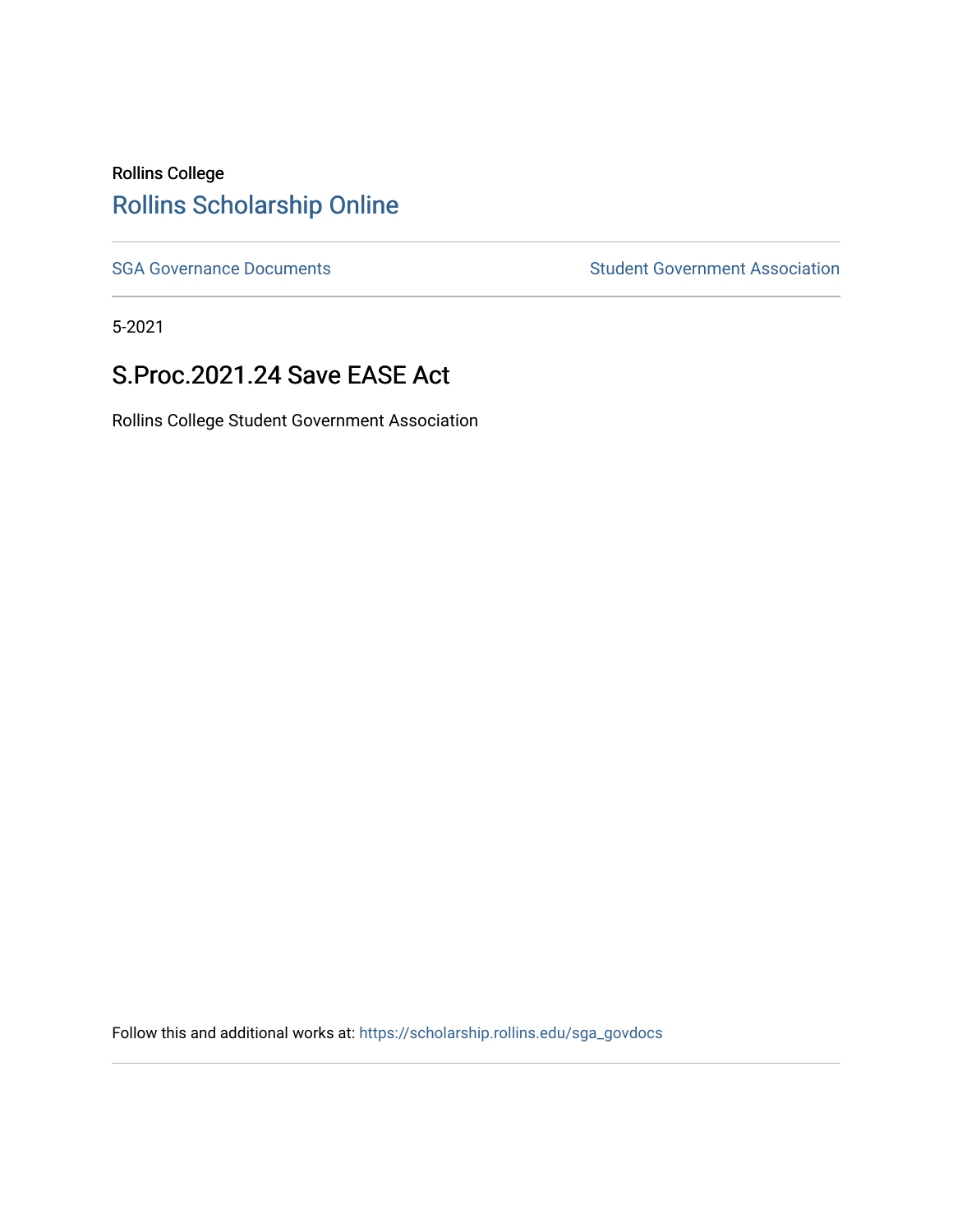

# Save EASE Act

# **S.Proc.2021.24**

Sponsored by: Katelynn McAraw, Lia Morilla, and Zoe Pearson on behalf of Vice President Daniel Elliott

IN THE SENATE OF THE STUDENT GOVERNMENT ASSOCIATION OF ROLLINS COLLEGE

━━━━━━━━━━━━━━

4/14/2021

## A Resolution

Advocating for full funding for the Effective Access to Student Education Grant by the Florida Legislature.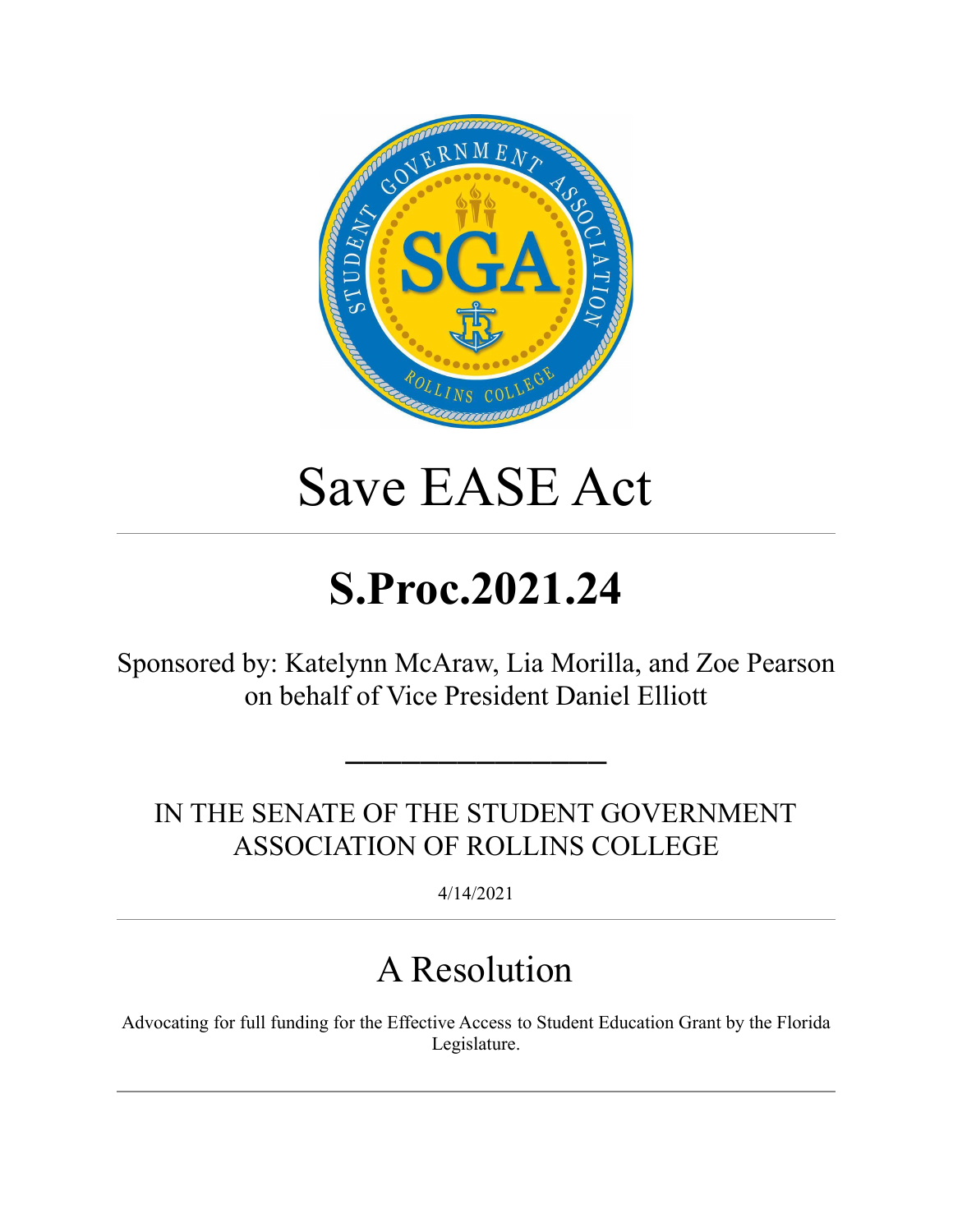*WHEREAS nearly half of the student body at Rollins College is comprised of in-state, Florida residents;*

*WHEREAS many students depend on EASE Grant funding to attend Rollins;*

*WHEREAS cutting funding to the EASE Grant disproportionately affects students of color and students of low-income backgrounds;*

*WHEREAS almost all currently-eligible students at Rollins will lose eligibility to the*

*EASE Grant under the current provisions of bills under consideration in the Florida House of*

*Representatives: Now, therefore,*

#### *Be it Hereby Resolved, the Student Government Association of Rollins College will:*

*(1) Send the following letter to State Representative Anna Eskamani and State Senator Linda*

*Stewart:*

Dear Representative Anna Eskamani/Senator Linda Stewart,

The Effective Access to Student Education (EASE) grant program has been critical to furthering the education of countless students at Rollins College. EASE provides tuition assistance to students like ours who attend independent colleges and universities in Florida.

As the Legislature considers the budget for this year, please support and fund EASE to ensure our students and the other 46,000 students who receive EASE assistance can continue their education.

Floridians have suffered greatly during COVID-19 and the resulting economic turndown. Cuts to EASE during COVID-19 would burden Florida's already struggling families by forcing students to abandon their education or significantly increase the debt they will owe after graduation. Florida's student loan debt hit \$75.9 billion in 2019.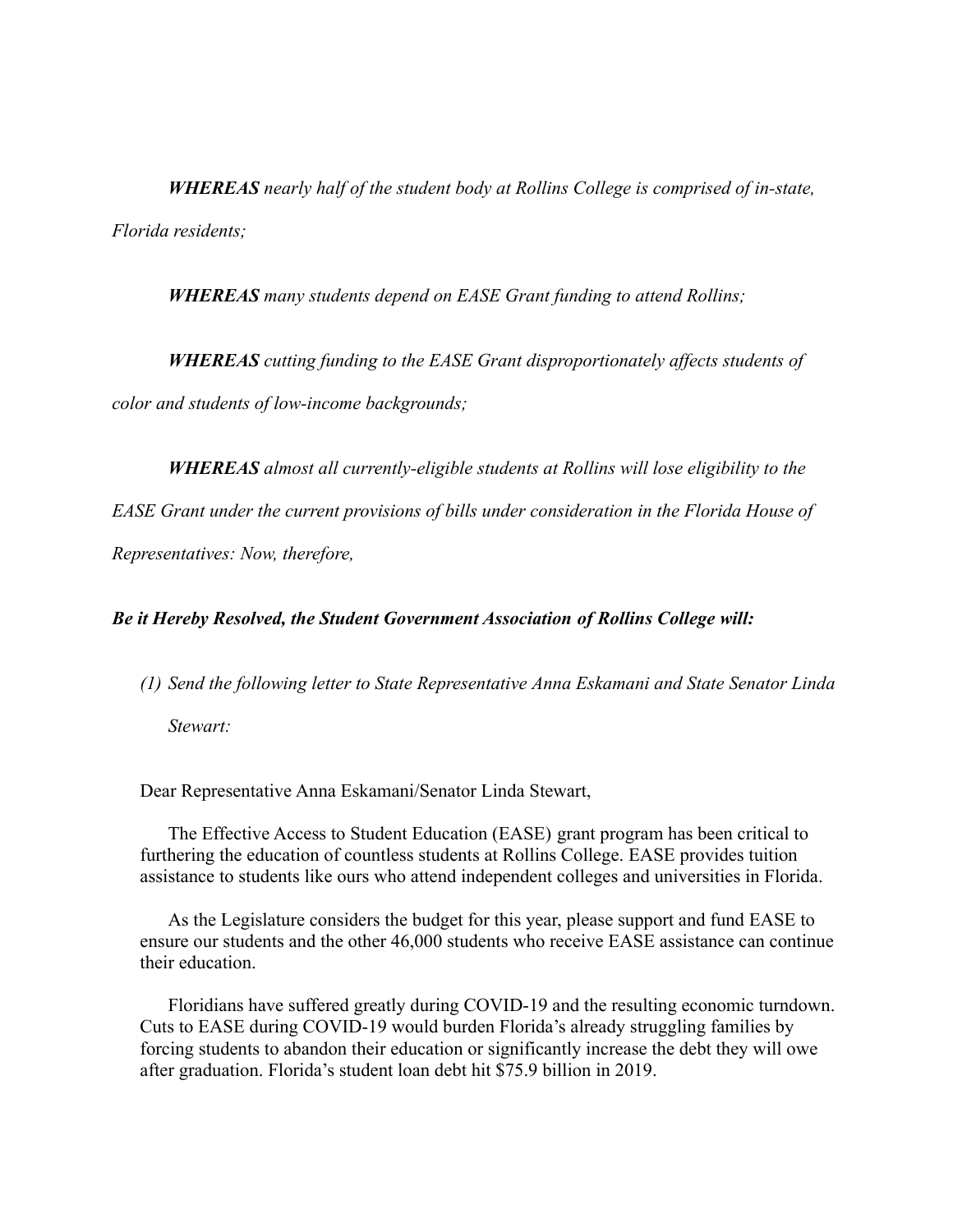Improving access to college is key to Florida's economic recovery from COVID-19 and future prosperity. In fact, 58% of Floridians experienced job loss, pay cuts or a reduction of hours due to COVID-19, and more than one-third of residents believe they'll need additional training or education to find work at the same pay level. 67% of new Florida jobs by 2025 will require some form of higher education.

Florida's independent colleges and universities, like Rollins College, where we attend, are engines of opportunity for Floridians, especially in your district that includes Winter Park. These institutions accept more minority students, more low-income students, and more students over 25 than the State University System, and EASE helps them pay for their tuition. Half of the students attending Florida's independent colleges and universities are racial minorities, half come from families making an income less than \$60,000 annually, and nearly one-third are over the age of 25. These students are adults, parents, veterans and full-time workers who are looking to further their careers by pursuing higher education.

While Florida's independent colleges and universities accept more low-income students, they also produce higher starting salaries. With EASE, students can effectively break barriers to higher incomes. Of the top seven higher education institutions in Florida based on graduates' average starting salary, six of them are independent colleges and universities.

We recognize that our state legislators will be facing some tough budget decisions this year. As you consider the budget, please keep in mind how vital the EASE voucher is for our students and the 46,000 others who depend on it. Your support for EASE gives us a brighter future.

 $\mathcal{L}_\text{max}$  , and the contract of the contract of the contract of the contract of the contract of the contract of

Sincerely,

Manny Rodriguez Daniel Elliott President **President President** *President President President President President President President President President President President President President Pres* Rollins College Student Government Assn. Rollins College Student Government Assn. On behalf of the Executive Board Contract Connect Connect Connect Connect Connect Connect Connect Connect Connect Connect Connect Connect Connect Connect Connect Connect Connect Connect Connect Connect Connect Connect Conn

*(2) Send the following letter to State Representatives Michelle Salzman, Alex Andrade, Jayer Williamson, Patt Maney, Brad Drake, Jay Trumbull, Jason Shoaf, Ramon Alexander, Allison Tant, Chuck Brannan, Yvonne Hinson, Chuck Clemons, Joe Harding, Stan McClain, Paul Renner, Tom Leek, Webster Barnaby, David Smith, Scott Plakon, Joy Goff-Marcil, Kamia Brown, Tray McCurdy, Daisy Morales, Carlos Guillermo Smith, and*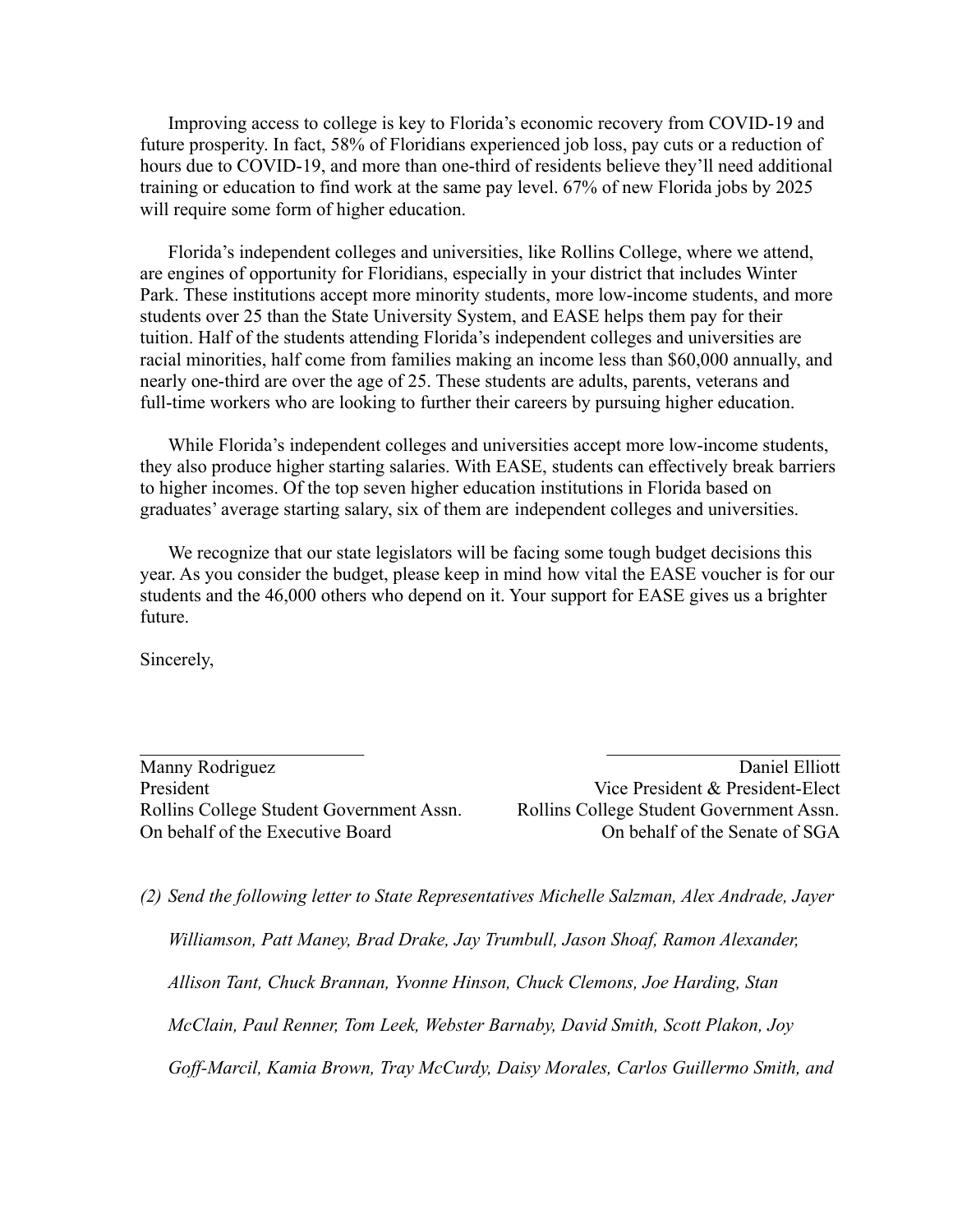*Rene Plasencia; and State Senators Doug Broxton, George Gainer, Loranne Ausley,*

*Jennifer Bradley, Keith Perry, Jason Brodeur, Randolph Bracy, and Victor Torres:*

Dear Representative/Senator [First Name, Last Name],

The Effective Access to Student Education (EASE) grant program has been critical to furthering the education of countless students at Rollins College. EASE provides tuition assistance to students like ours who attend independent colleges and universities in Florida.

As the Legislature considers the budget for this year, please support and fund EASE to ensure our students and the other 46,000 students who receive EASE assistance can continue their education.

Floridians have suffered greatly during COVID-19 and the resulting economic turndown. Cuts to EASE during COVID-19 would burden Florida's already struggling families by forcing students to abandon their education or significantly increase the debt they will owe after graduation. Florida's student loan debt hit \$75.9 billion in 2019.

Improving access to college is key to Florida's economic recovery from COVID-19 and future prosperity. In fact, 58% of Floridians experienced job loss, pay cuts or a reduction of hours due to COVID-19, and more than one-third of residents believe they'll need additional training or education to find work at the same pay level. 67% of new Florida jobs by 2025 will require some form of higher education.

Florida's independent colleges and universities, like Rollins College, where we attend, are engines of opportunity for Floridians. These institutions accept more minority students, more low-income students, and more students over 25 than the State University System, and EASE helps them pay for their tuition. Half of the students attending Florida's independent colleges and universities are racial minorities, half come from families making an income less than \$60,000 annually, and nearly one-third are over the age of 25. These students are adults, parents, veterans and full-time workers who are looking to further their careers by pursuing higher education.

While Florida's independent colleges and universities accept more low-income students, they also produce higher starting salaries. With EASE, students can effectively break barriers to higher incomes. Of the top seven higher education institutions in Florida based on graduates' average starting salary, six of them are independent colleges and universities.

We recognize that our state legislators will be facing some tough budget decisions this year. As you consider the budget, please keep in mind how vital the EASE voucher is for our students and the 46,000 others who depend on it. Your support for EASE gives us a brighter future.

Sincerely,